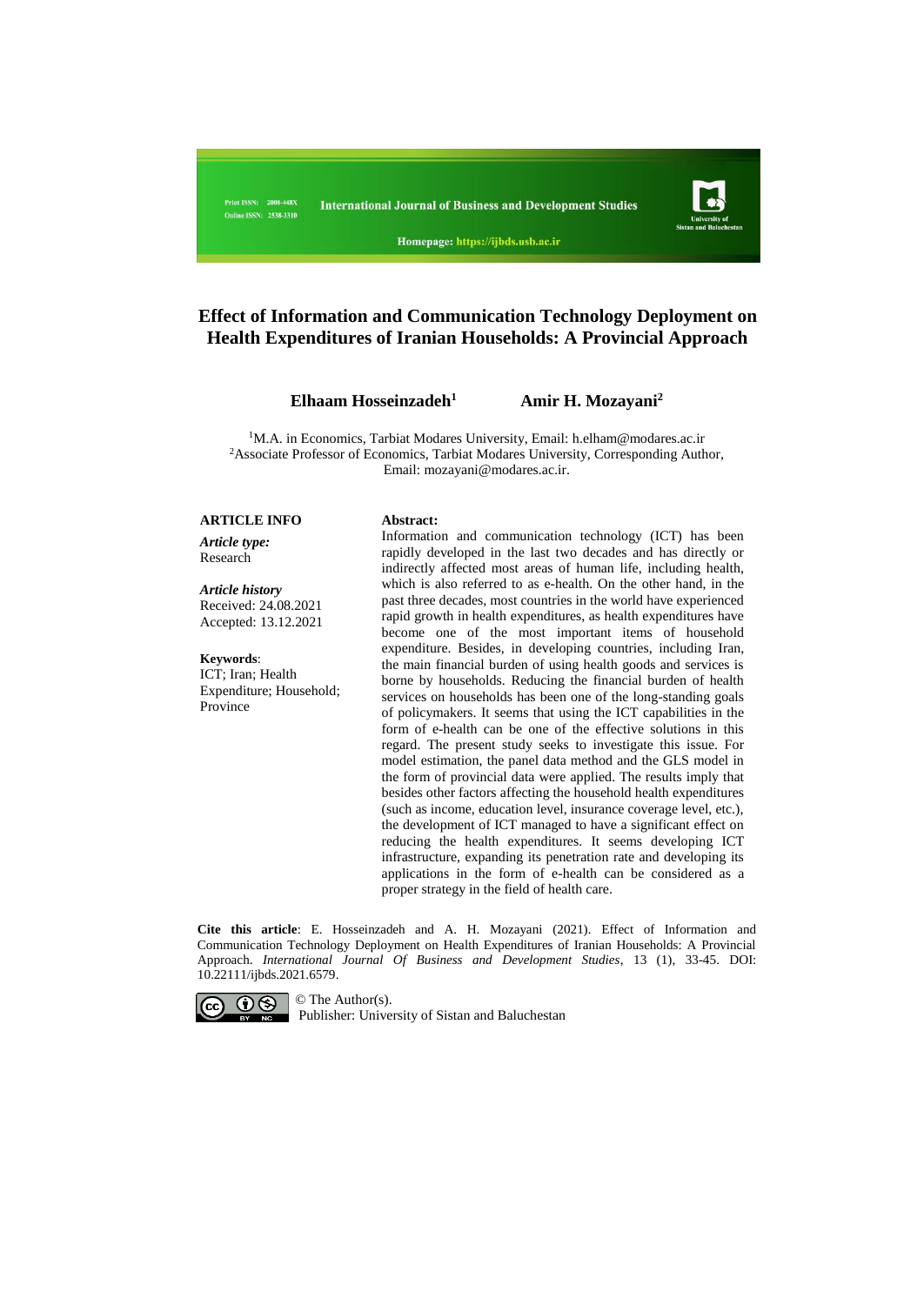#### **Introduction**

Today, information and communication technology (ICT) has influenced all aspects of human life, from individual relationships to macro areas and social relationships between individuals with varying intensity. Information and communication technology refers to the technology used to collect, transmit, store, retrieve, process, publish and display information [1]. The introduction of this technology into various fields of human life has led to the emergence of subcategories including e-commerce, e-learning, e-banking, e-government, e-health, etc. In each of these sub-categories, technology emerges as an enabler and increases the productivity, efficiency and effectiveness of policies and activities.

In this context, e-health can be defined as the interface of information and communication technology, public health and medical knowledge as the costeffective and safe use of information and communication technologies in support of health, including healthcare, regulatory and educational services, knowledge and related research, etc. In line with the above definition, the basic applications of information and communication technology in the field of health care can be mentioned as follows.

- 1. Health Knowledge Management
- 2. Electronic Health Records
- 3. Electronic Personal Health Records
- 4. E-booking [2-4].
- 5. Wearable Biosensor
- 6. Smart E-Home
- 7. Telemedicine [5,6].
- 8. Informatics Health Consumer
- 9. Virtual Mobile Health
- 10. Healthcare teams [1,7].
- 11. Healthcare Information Systems
- 12. …

The review of empirical studies and performance reports suggests [8]. that the use of e-health and internet information instances to access health services by eliminating the intermediaries, administrative costs, long and redundant processes, and medical errors which increase the demand for care, leads to the savings in the healthcare costs. Also, the designed systems make people connect with health care providers faster and with higher quality [2,,9,10,11]. This makes it possible to use e-health capabilities for making the public notification and providing counseling services, semi-specialized and general training and health information sharing, and also the electronic monitoring of policies, prescriptions and practices in the field of health care [10,12,13].

Achieving the e-health benefits requires the proper functioning of (at least) three effective areas in this regard, namely "ICT", "health care" and "health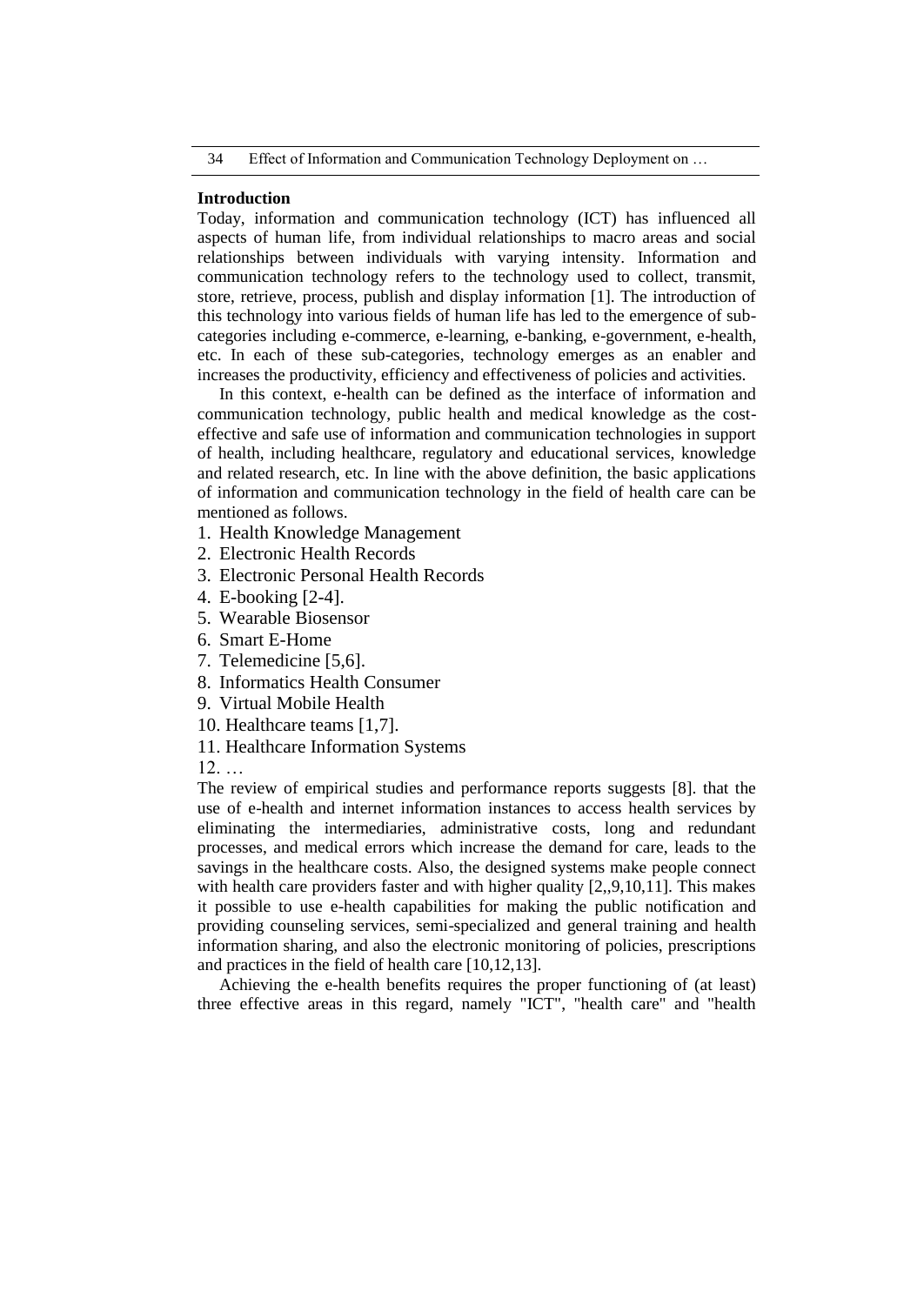#### E. Hosseinzadeh and A. H. Mozayani 35

service providers and clients" as the major components of e-health. In other words, if the above areas have good conditions in a country and serve a proper function, it can be expected that e-health in the community has an acceptable penetration rate. The study of each of the above cases requires independent and separate studies. The present study is intended to investigate the impact of the first component in this field, namely ICT, on the public health components. For this purpose, using the theoretical and empirical economic principles, the effect of ICT development on the expenditures of Iranian households is investigated in the field of health (as one of the most important policy-making variables in the field of health economics). The present study consists of five sections. After the present introduction, the second section reviews the theoretical and empirical foundations of the issue. The third and fourth sections are devoted to the materials and methods and model estimation and findings analysis. The final section will be the discussion and conclusion.

#### **Methods**

 $\overline{a}$ 

#### *Theoretical and Empirical Foundations*

Today, the health sector is one of the most important economic sub-sectors and, at the same time, has a significant share in household expenditures. In this regard, increasing productivity and efficiency in the turnover of this sector can be very important. It is expected that by further utilizing the ICT, the health services will be faster and of better quality, and as a result, the household health expenditures will be reduced. This issue is the focus of attention in the present study. In this regard, the question to be answered is whether the development of information and communication technology could reduce household health expenditures? In other words, has ICT been able to play a role as one of the factors affecting household expenditures in the field of health? A review of the literature suggests that the main factors affecting household health expenditures can be classified as follows:

A) Income: In most empirical studies, a direct relationship has been observed between income in various forms (current or permanent, a householder or per capita income, etc.) and household health expenditures  $[14-21]$ <sup>1</sup>

B) Education level: The theoretical and empirical foundations in the field of health economics indicate that there is expected to be a positive relationship between education and health expenditures, which include the treatment costs and contingency and preventing measures. However, it is not possible to firmly state the type of this relationship[14,15,19,21,25].

<sup>&</sup>lt;sup>1</sup>. It should be noted that investing in health can also lead to economic growth [22,23].It implies that there is a bilateral causality between health quality and economic growth.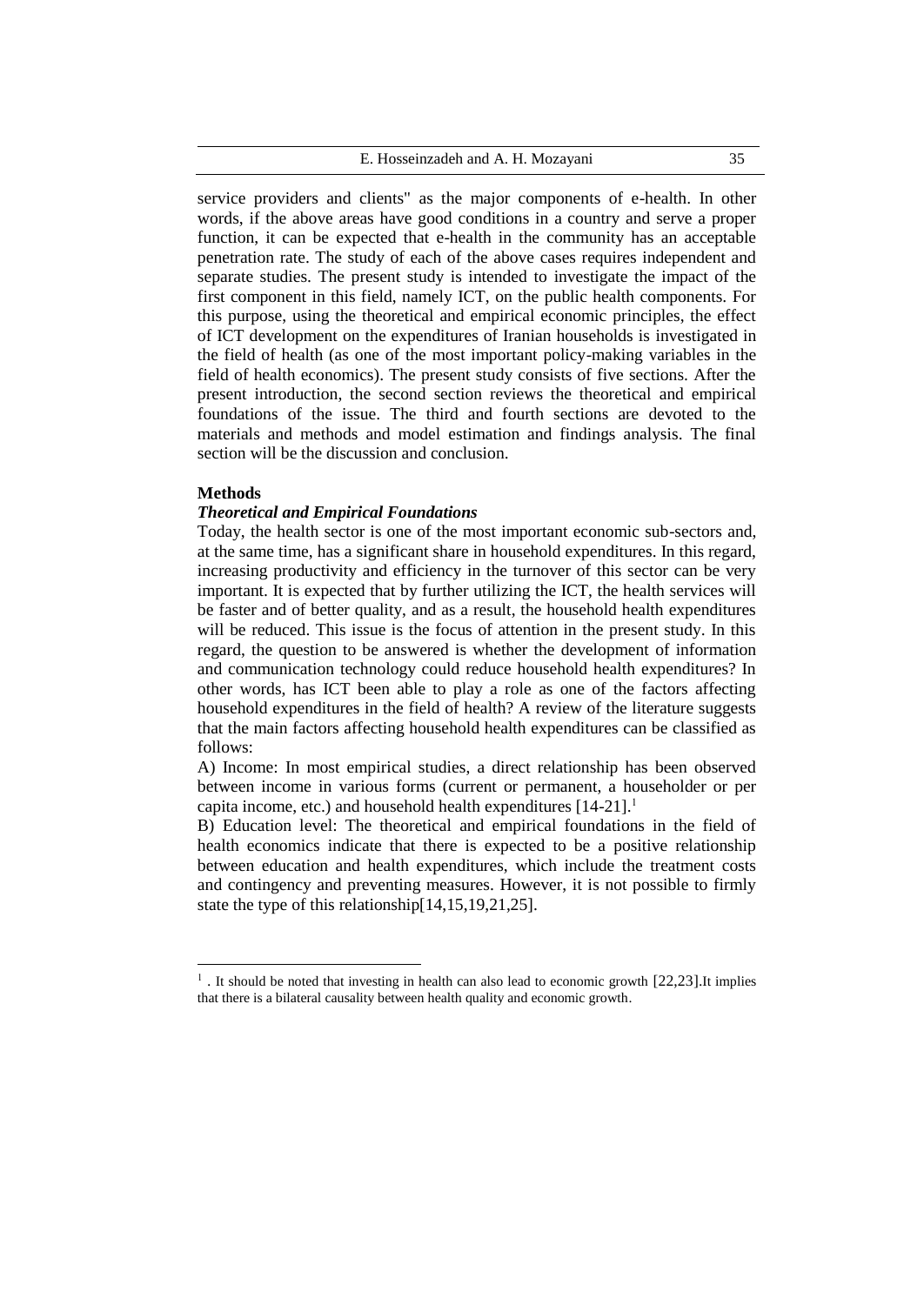C) Gender: The studies indicate that due to the physical differences between men and women, the gender differences in household members can lead to the differences in the amount they spend for the health expenditure [14,15,26].

D) Age Structure: Age structure has been proposed as one of the factors affecting the pattern of health expenditures. In this regard, in various studies, age has been measured in various ways, including the proximity to death, presence or absence of the elderly and children, age of the individual or householder, the average age of family members, etc[14,15,21,26,27,28].

E) Wealth: The demand for goods and services, according to Friedman's theory, is a function of permanent income instead of current income. Part of the permanent income comes from the wealth of individuals. Also, households may provide part of the cost required for health care through the sale of their assets [14,26,29].

F) Insurance Coverage: As discussed in the basics of microeconomics, one of the main factors for the demand for all goods and services is the price or the associated consumption cost. Therefore, the insurance status of the household or householder as one of the main factors in the cost of goods and services in the field of health can affect the amount of health [14,15,19,28].

G) Household Dimension: The number of family members or household dimension affects household health expenditures in different ways. The first effect is the increase in health expenditures due to the need for more health goods and services in larger families. The second effect occurs in the conditions where in the event of limited financial resources, instead of investing in the health of members to benefit from the optimal state of physical and mental health, families (necessarily) allocate the available resources to more essential needs such as food, clothing and housing. Therefore, the family dimension is one of the effective factors that can play a dual role[14,15,30].

H) Spatial (Geographical) Pattern of habitation: Most countries in different geographical areas have significant differences with each other depending on the development level, especially in terms of access to appropriate health facilities. These differences can lead to changes in the need for treatment or the cost of accessing the goods and services [14,15,19,25].

In summary, it can be stated that the main factors affecting the household health expenditures can be classified into four categories, namely economic (income, insurance and wealth), social (education, geographical location), demographic factors (household dimension, gender and age structure) and other influencing factors such as ICT deployment (in the context of e-health) as discussed previously. The results are shown in the following conceptual models (Figure 1), which is an adaptation of the studies conducted by [14,24,28].… .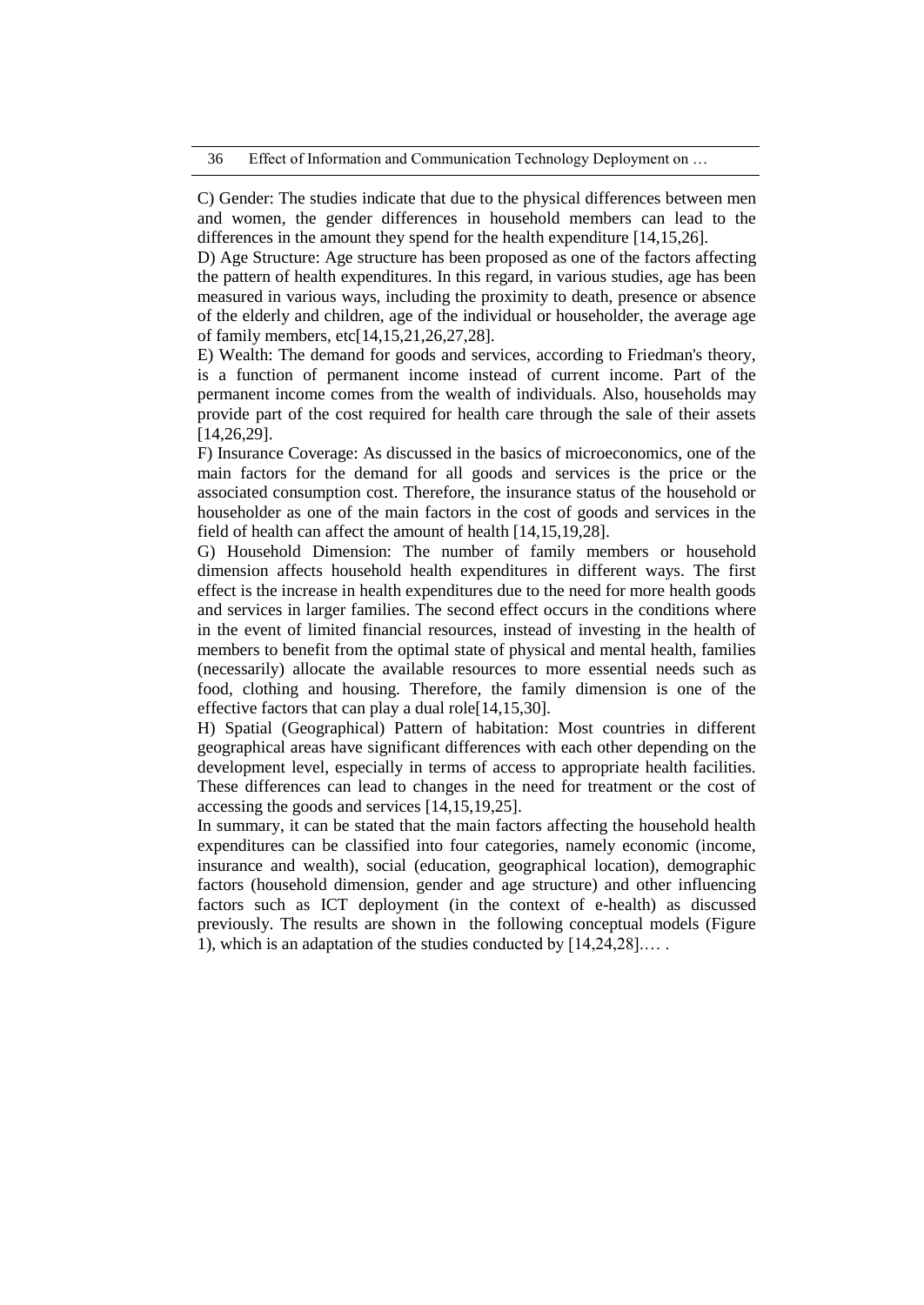

# **Figure 1: Affecting Factors of Health Expenditures Source:** Research finding

# *Material & Models*

 $\overline{a}$ 

The empirical model is based on the quantitative estimates using the studies in [1,14,24]. to investigate the impact of ICT development on health expenditures can be presented with some adjustments as follows.

Ln He $1_{it} = B_0 + B_1$  Ln IDI<sub>it</sub> + B<sub>2</sub> Ln Y<sub>it</sub> + B<sub>3</sub> Ln Ins <sub>it</sub> + B<sub>4</sub> Ln Ed<sub>it</sub> + U<sub>it</sub> Ln He $2_i = B_0 + B_1$  Ln IDI<sub>it</sub> + B<sub>2</sub> Ln Y<sub>it</sub> + B<sub>3</sub> Ln Ins<sub>it</sub> + B<sub>4</sub> LnEd<sub>it</sub> + U<sub>it</sub> In these equations the variables are as follows:

 $He1_{it}$ : Per capita real health expenditure of urban households in the province i at the time t (including expenditure on laboratory services, painkillers, radiology, sonography, radiotherapy, scanning, echo and general physician visit).

 $He2<sub>it</sub>$ : Per capita real health expenditure of urban households in the province i at the time t (including expenditure on general physician visit as a proxy for all health expenditure<sup>1</sup>).

IDI<sub>it</sub>: ICT Development Index in the province i at the time t.

 $Y_{it}$ : Per capita real income in the province i at the time t.

 $Ins_{it}$ : Provinces' share of total purchased insurance in the province i at the time t.

 $Ed_{it}$ : Ratio of educated people to the population in the province i at the time t (including Diploma and higher education).

Ln; stands for Logarithm value of variables.

<sup>1</sup> . We opted variable and considered it in our estimation in the favor of robustness of results.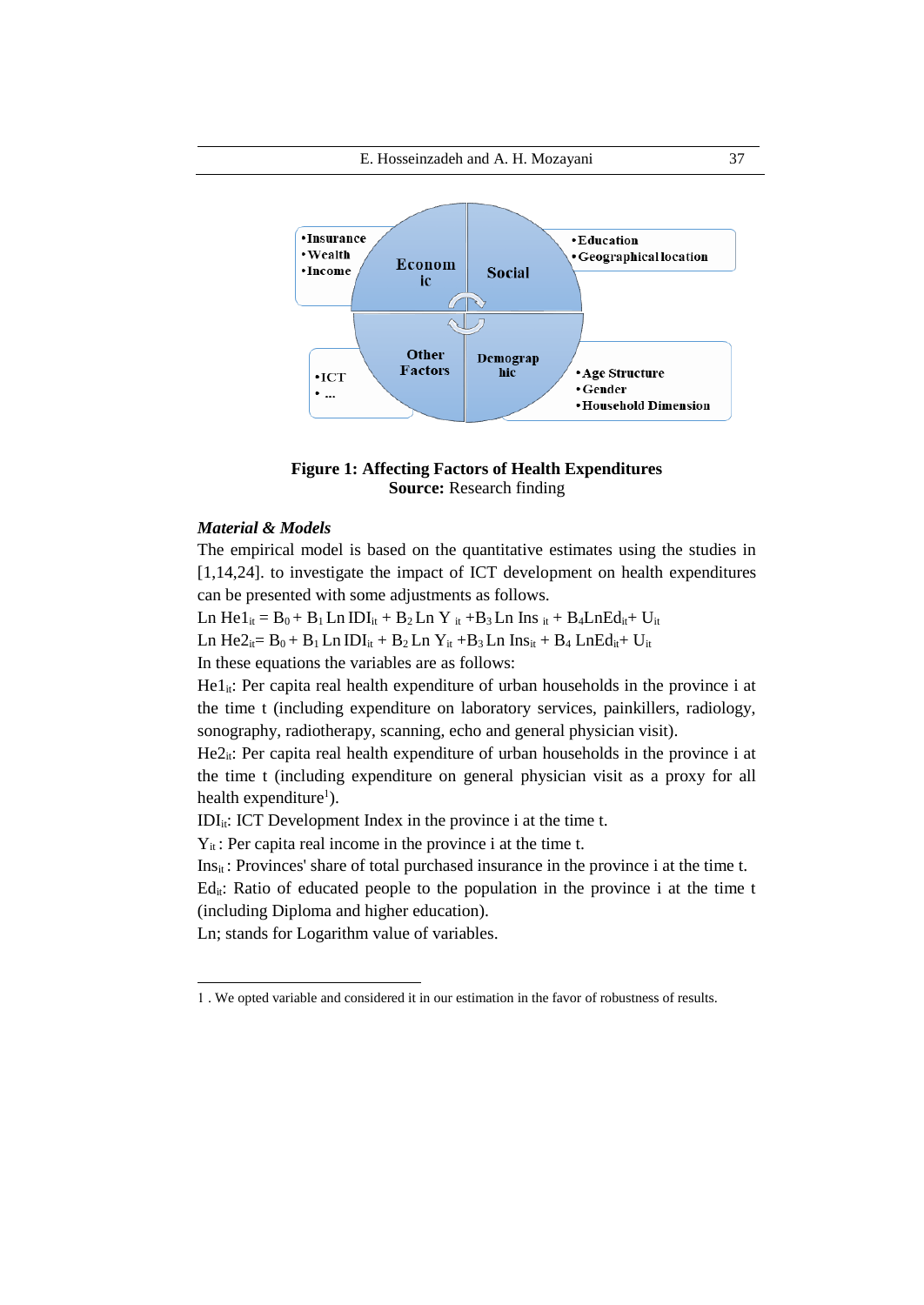38 Effect of Information and Communication Technology Deployment on …

*Data Collection Method:* In all models, the variables are adjusted for price and population fluctuations, meaning that all variables, as the case may be, are considered as per capita or real values. For the information and communication technology (ICT) index, the data related to the ICT development index  $(ID<sup>1</sup>$ adapted from the portal of information society monitoring of the Islamic Republic of Iran were used. Other data were collected from the sources of the Statistics Center of Iran. Besides, pending on availability of data, all the data are collected on a provincial basis for the period of 2008-2015 and provide the basis for the estimates.

*Model Estimation:* In the present study, the panel data method is used to estimate the model. The models are estimated using the fixed effect and Generalized Least square (GLS) technique. Before making the estimates, it is inevitable to perform the following diagnostic tests.

**F-test (equality of intercepts)**: The F-test was performed to check for the presence or absence of a separate intercept for each of the sections. After ensuring that the variables are stationary, in the next step, the type of pool or panel data in the estimation is determined using the Chow test. The results of this test (table1) indicate that the null hypothesis, namely pool data, is rejected and the panel data is confirmed.

*Hausman test:* The results of the Hausman test (table2) show that the fixed effects should be applied in the model.

*Variance heterogeneity test:* The significance of the test statistic in Table 2 shows that the variance of the error terms is not homogeneous and there is the heterogeneity of variance.

*Error term autocorrelation test:* The significance of the test statistic in table 1 for models 1 and 2 shows that the error terms are auto-correlated.

| <b>Models</b> | <b>Dependent</b><br>variable | <b>Independent variables</b>            | <b>F-test</b> | Prob  |
|---------------|------------------------------|-----------------------------------------|---------------|-------|
|               |                              | <b>F</b> -test:                         |               |       |
|               | LHE <sub>1</sub>             | LY, LIDI, LED, LINS                     | 11.08         | 0.000 |
|               | LHE <sub>2</sub>             | LY, LIDI, LED, LINS                     | 9.98          | 0.000 |
|               |                              | <b>Error Term Autocorrelation Test:</b> |               |       |
|               | LHE <sub>1</sub>             | LY, LIDI, LED, LINS                     | 10.620        | 0.003 |
|               | LHE <sub>2</sub>             | LY, LIDI, LED, LINS                     | 22.678        | 0.000 |

**Table1: F- test & Error Term Autocorrelation Test Results**

 $\overline{a}$ 

<sup>1</sup> . IDI is an index designed and published by the International Telecommunication Union (ITU) and is calculated from a combination of 11 sub-indices in the three areas of access, consumption and skills.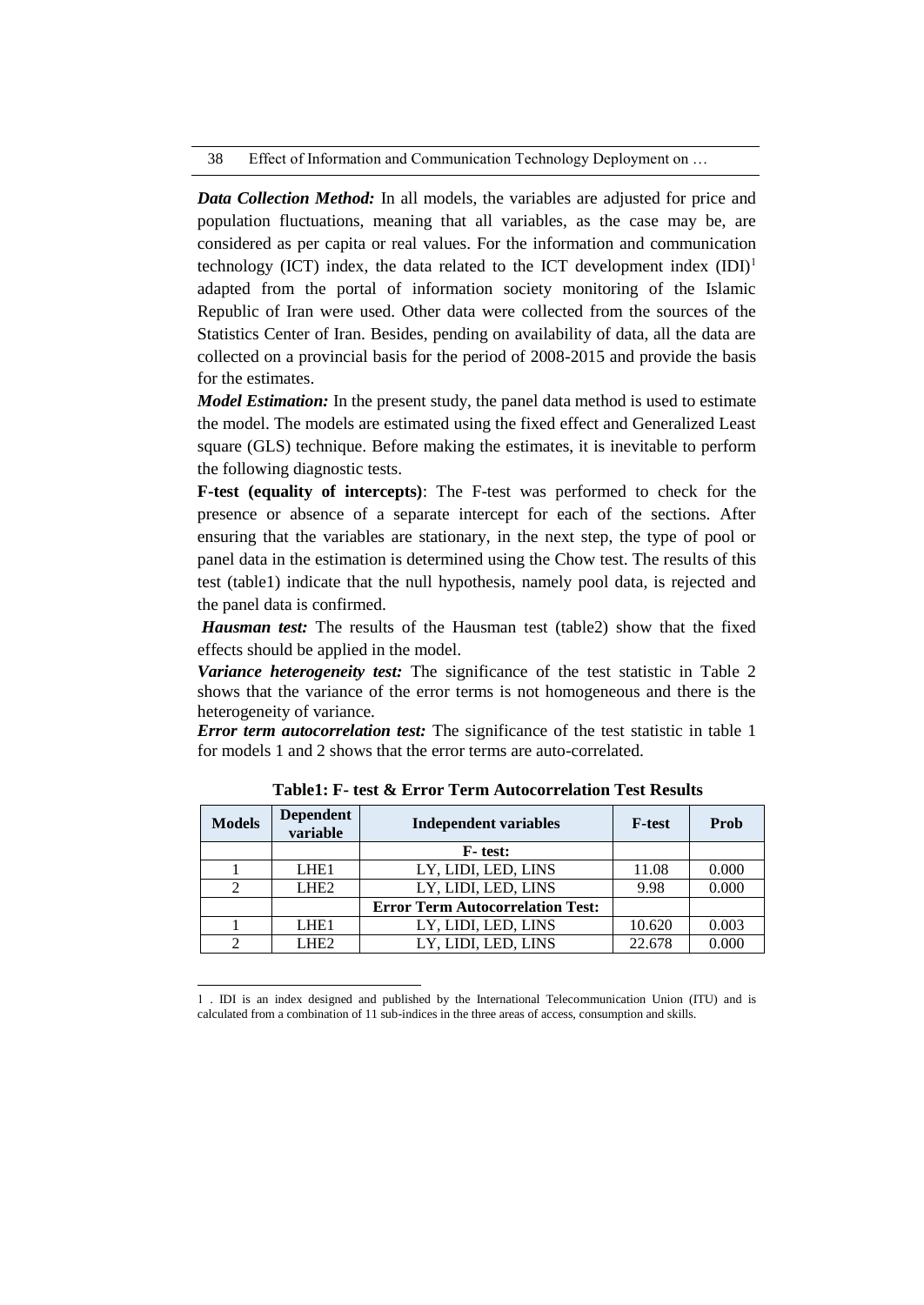| <b>Models</b> | <b>Dependent</b><br>variable | <b>Independent variables</b>        | $X^2$ -test | Prob   |
|---------------|------------------------------|-------------------------------------|-------------|--------|
|               |                              | <b>Hausmann Test:</b>               |             |        |
|               | LHE <sub>1</sub>             | LY, LIDI, LED, LINS                 | 13.46       | 0.0092 |
|               | LHE <sub>2</sub>             | LY, LIDI, LED, LINS                 | 38.47       | 0.000  |
|               |                              | <b>Variance Heterogeneity Test:</b> |             |        |
|               | LHE <sub>1</sub>             | LY, LIDI, LED, LINS                 | 2362.46     | 0.000  |
|               | LHE2                         | LY, LIDI, LED, LINS                 | 2799.45     | 0.000  |

**Table 2: Hausmann Test & Variance Heterogeneity Test Results**

# **Results**

Since the models have heterogeneity of variance and autocorrelation, the GLS method was used to solve these two problems and accurately estimate the model. The results of estimating the model by the GLS method is reported in table 3 and 4.<sup>1</sup>

**Table 3: Results of Model 1**

| Variable    | <b>Coefficients</b> | Prob  |
|-------------|---------------------|-------|
| LY          | 0.204               | 0.000 |
| <b>LIDI</b> | $-0.289$            | 0.004 |
| LED         | $-0.077$            | 0.016 |
| <b>LINS</b> | $-0.599$            | 0.000 |
|             | $-2.632$            | ስ ስስስ |

### **Table 4: Results of Model 2**

| Variable    | <b>Coefficients</b> | Prob  |
|-------------|---------------------|-------|
| LY          | 0.254               | 0.000 |
| LIDI        | $-0.538$            | 0.000 |
| LED         | $-0.524$            | 0.012 |
| <b>LINS</b> | $-0.563$            | 0.000 |
|             | $-5.498$            | 0.000 |

In the first and second models, according to the estimation results, the health expenditures have a positive and significant income elasticity and its coefficients are equal to 0.2 and 0.25. This means that with a 1% increase in the per capita real income, the per capita health expenditures increase by less than 1% (0.20- 0.25%). The positive value of this coefficient indicates that with economic

 1 . Among different combinations of variables in our estimations, model 1 & 2 implied best fitness and other variable such as age Structure, geographical habitation pattern, etc. had not meaningful estimated coefficient. .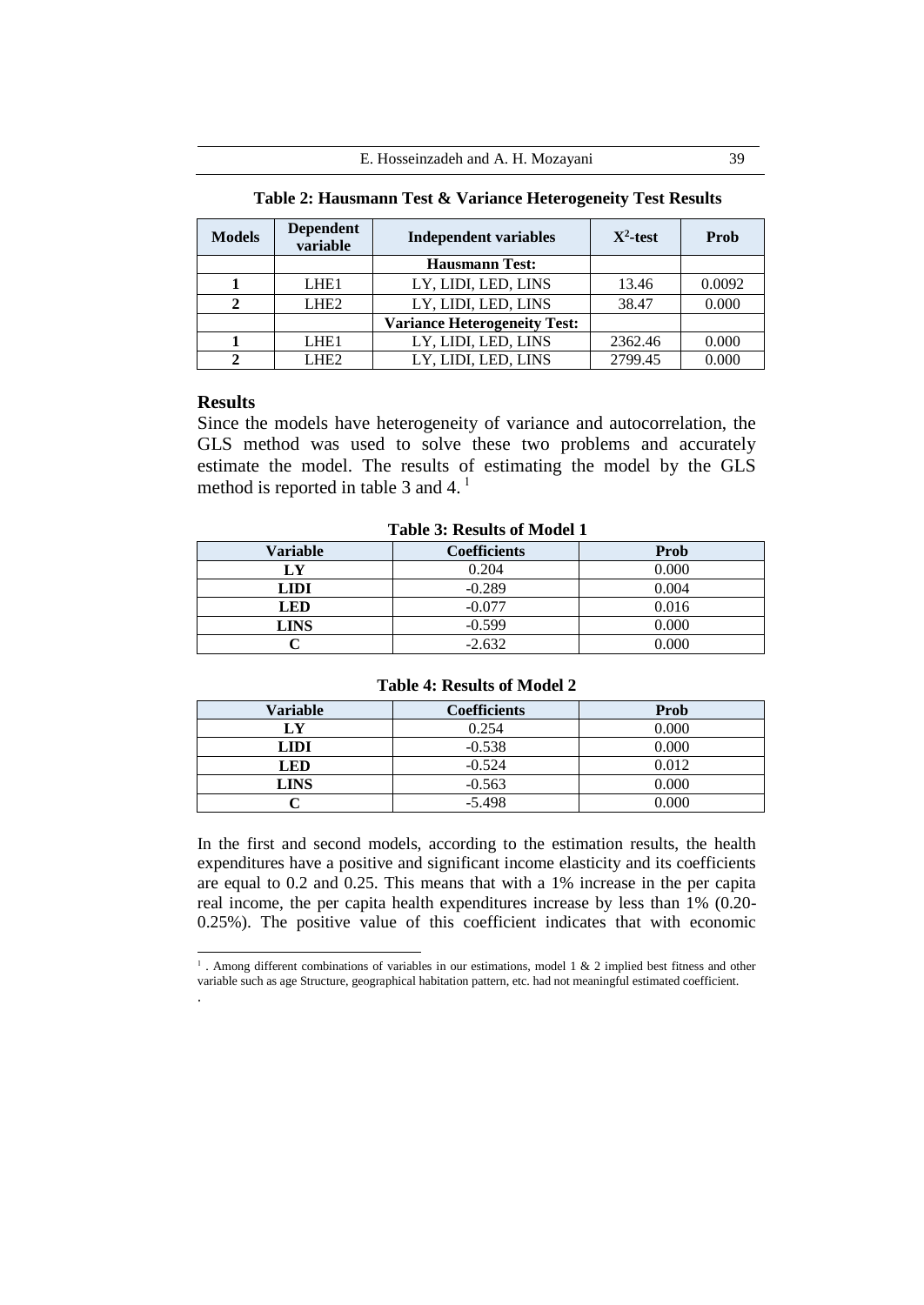growth and improved living standards, people tend to pay more attention to their health status to achieve higher quality and more comfortable life because income is one of the most important factors affecting household health expenditures. Income provides people with the ability to supply health goods and services. This finding has also been confirmed in practical studies such as[19,20,31,32].

The coefficient of the ICT development index (IDI) is negative and significant. The negative value of this variable indicates that the increase in this amount, or in other words, the development of information and communication technology leads to a decrease in the per capita health expenditures of urban households at the provincial level. This finding implies that information and communication technology development can lead to wider communication, faster detection of diseases, timely treatment and prevention of diseases, increased communication between physicians and patients, establishing rational communication between experts and citizens without time and space restrictions, and fairer access. For these reasons, it can be stated that the development of information and communication technology will reduce household health expenditures. As a result, the main hypothesis of the research is confirmed (based on the significant effect of ICT development on the reduced household expenditures). The coefficient of this variable shows the per capita elasticity of health expenditures relative to the ICT development index and indicates that for the 1% increase in the ICT development index, the per capita health expenditures decrease by less than 1%. This is because health is an essential and normal service. This finding has also been confirmed in practical studies [8,11,].

The coefficient of the education share variable is negative and significant. The negative value indicates that the increase in the ratio of the number of educated people to the population (diploma, associate and bachelor) decreases the per capita health expenditures of urban households at the provincial level. As mentioned earlier, education has a positive or negative effect on household health expenditures. As education levels increase, people become more aware of their health needs and use preventive healthcare services when needed so that they have less need for healthcare services in the future. According to this approach, the higher the education level, the higher the preventive health expenditures in the short run, and the lower the healthcare costs in the long run. However, increasing the education level by increasing public awareness and disease prevention in the short term can also have a reducing effect on health expenditures, which is also observed in the present study and has also been confirmed in some practical studies [14,32,33].

The coefficient of the variable related to the insurance coverage level became negative and significant. The negative value of this variable indicates that the increase in the share of insurance expenditures leads to a decrease in the health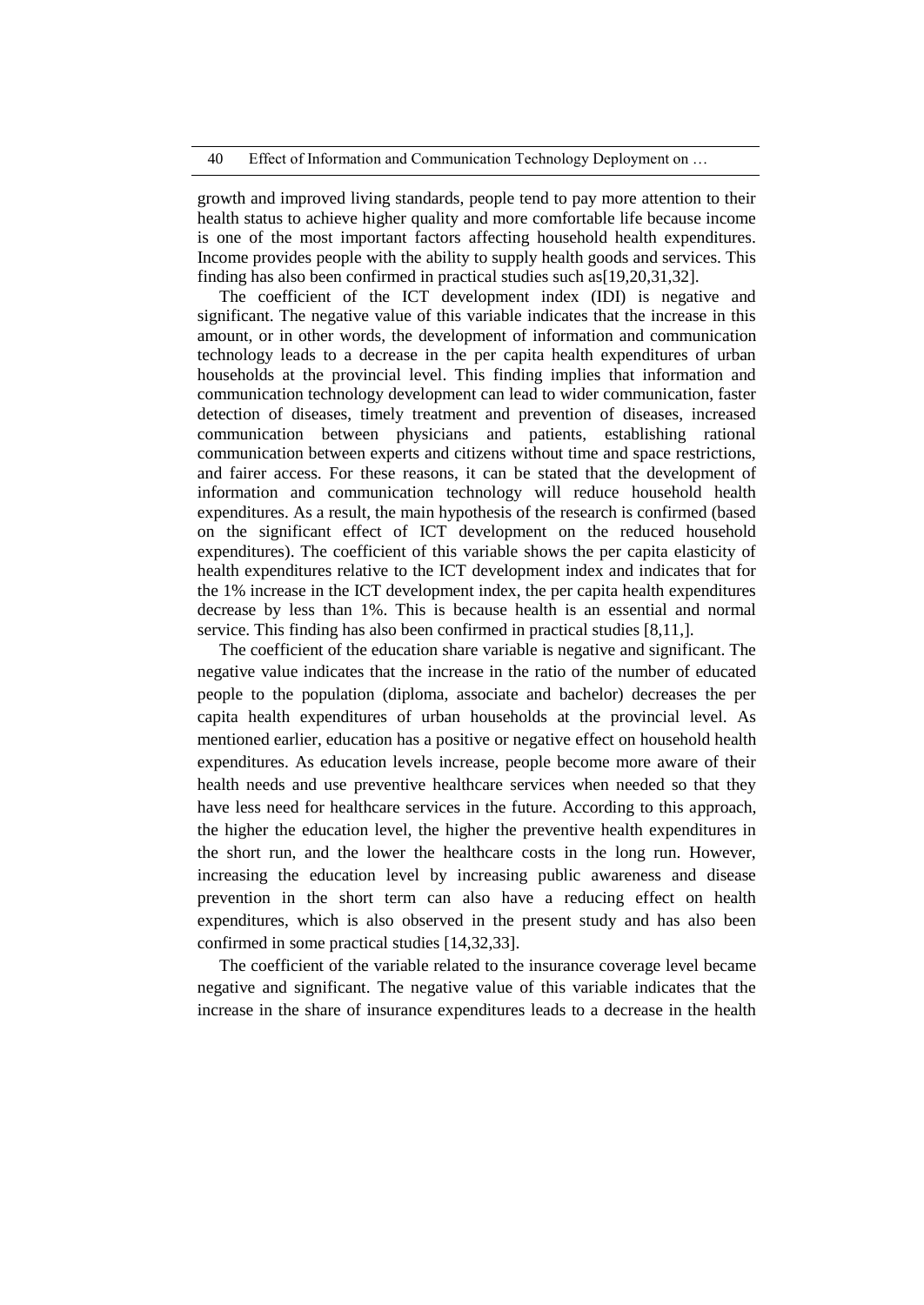|  | E. Hosseinzadeh and A. H. Mozayani |  |  |  |  |
|--|------------------------------------|--|--|--|--|
|--|------------------------------------|--|--|--|--|

expenditures of urban households. This means that if households are covered by insurance, their per capita health expenditures will be significantly reduced. This finding has also been confirmed by practical studies[15,28,34].

# **Discussin**

One of the effective approaches in reducing and managing household health expenditures is to use the capabilities of information and communication technology. This issue was studied in the present study. According to the existing theoretical and empirical foundations and the estimates made during the present study (tables 3 and 4), it was observed that there is a negative and significant relationship between the development of information and communication technology in Iranian provinces and the per capita health expenditures of urban households. These results confirm that the utilization of ICT capabilities in the context of E-health (by establishing extensive communication between physician and patient, wider geographical coverage, faster detection and prevention of diseases and their timely treatment, creating a healthy competitive environment among health professionals and those involved in the healthcare, improving the quality of services and establishing a rational connection between experts and citizens without time and space constraints, etc.) leads to the savings in the health expenditures for households. This result implies that investing in E-health readiness can be a proper strategy in Iran [35].

In general, it can be concluded that the development of ICT has had a significant effect on reducing the health expenditures of Iranian households (e.g., reducing the physician visit cost). It seems that one implication of the present study can be seen in the current pandemic conditions of Covid-19. Undoubtedly, the use of Iran and the world health system of ICT capabilities as an enabler in the instances such as disease monitoring, counseling, notification, and online training, etc., has been very effective in dealing with and managing this disease. Besides, other instances of this technology such as e-learning, e-commerce, egovernment, etc. have also been effective in the achievements of this field.

#### **Conflict of Interest**

The authors have no conflicts of interest associated with the material presented in this paper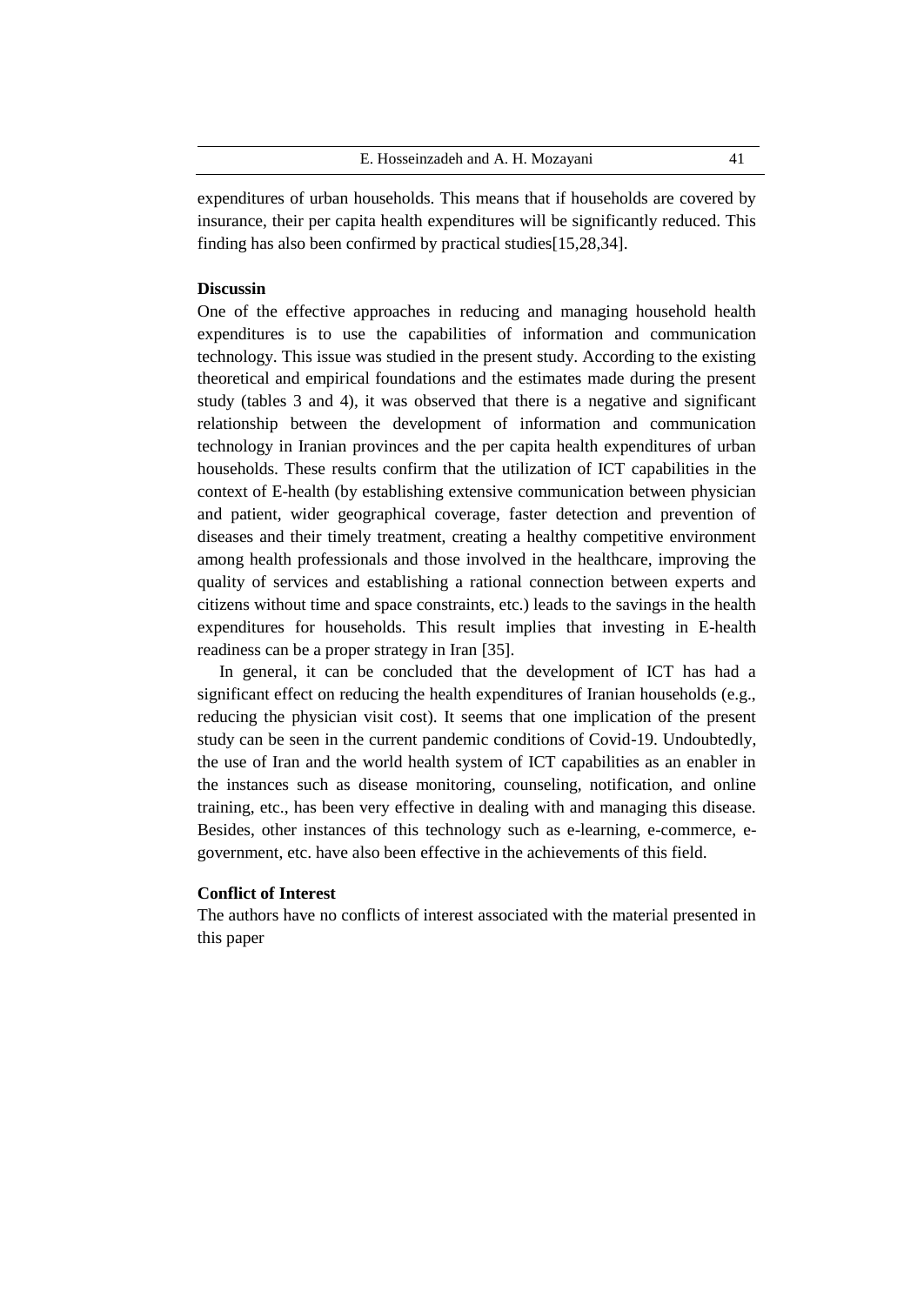42 Effect of Information and Communication Technology Deployment on ...

# **References**

1- S. Karimzadegan, P. Salatin."The Effect of Information and Communication Technology on Health Economics". *Economic modelling*; 11(37),2017,129-146, www.sid.ir/fa/journal/

2- M. Miyazaki. "Global Health through EHealth / Tele health", 2012 [www.intechopen.com.](http://www.intechopen.com/)

3- V. Farahmandian, M. Farahmandian, E. Mehrabanfar, & Afkhami M. "The Role of Information Technology in Contemporary Health Management in Irann in regard with a Future Outlook". *Smart Business Management Studies*; 3(10), 21-38 (Persian).

4- H. Oh, C. Rizo, M. Enkin, and A. Jadad "What is eHealth (3): a systematic review of published definitions". *medical Internet research*, 7(1). www.jmir.org/2005/1/e1/

5- A. Singh, "Quality of Service in Telemedicine Network", *International Journal of Advanced Research in Computer Science and Software Engineering*, 2013; 265-268.

6- S. Ryu, "Telemedicine: Opportunities and Developments in Member States": *Report on the Second Global Survey on eHealth* 2012.

7- K. Källander, J.K. Tibenderana, O.J. Akpogheneta, D.L. Strachan, Z. Hill, A.H.A Asbroek, L. Conteh, B.P. Kirkwood and S.R. Meek, "Mobile health (mHealth) approaches and lessons for increased performance and retention of community health workers in low-and middle-income countries: a review". *Medical Internet research*; 15(1), 2013.

8- M.T. Majeed, and F.N. Khan, "Do information and communication technologies (ICTs) contribute to health outcomes? An empirical analysis". *Quality & quantity*; 53(1), 2019,183-206.

9- R. Safdari , M. Ghazi-Saeedi, and M. Zahmat-Kashan, "Information technology, a new development in the development of urban health". *Payavard Salamat*; 6(3),2012, 170-181

10- V.G. Khurana, C.Teo, M. Kundi, L. Hardell, and M. Carlberg, "Cell phones and brain tumors: a review including the long-term epidemiologic data". *Surgical Neurology*; 72(3), 2009,205-214.

11- H.R. Amini,and R. Salehzadeh, "Design of a comprehensive electronic health system based on electronic monitoring. Shahid Ashrafi Isfahani University". 2018[;](https://ganj.irandoc.ac.ir/) [https://ganj.irandoc.ac.ir](https://ganj.irandoc.ac.ir/) [cited 2021 July 7] .

12- R. Dehghan, and V. Ghorbani, "E-Health Development: A Strategic Necessity for the Health Care System". *Health Information Management*; 1 (2),2004, 57-70 .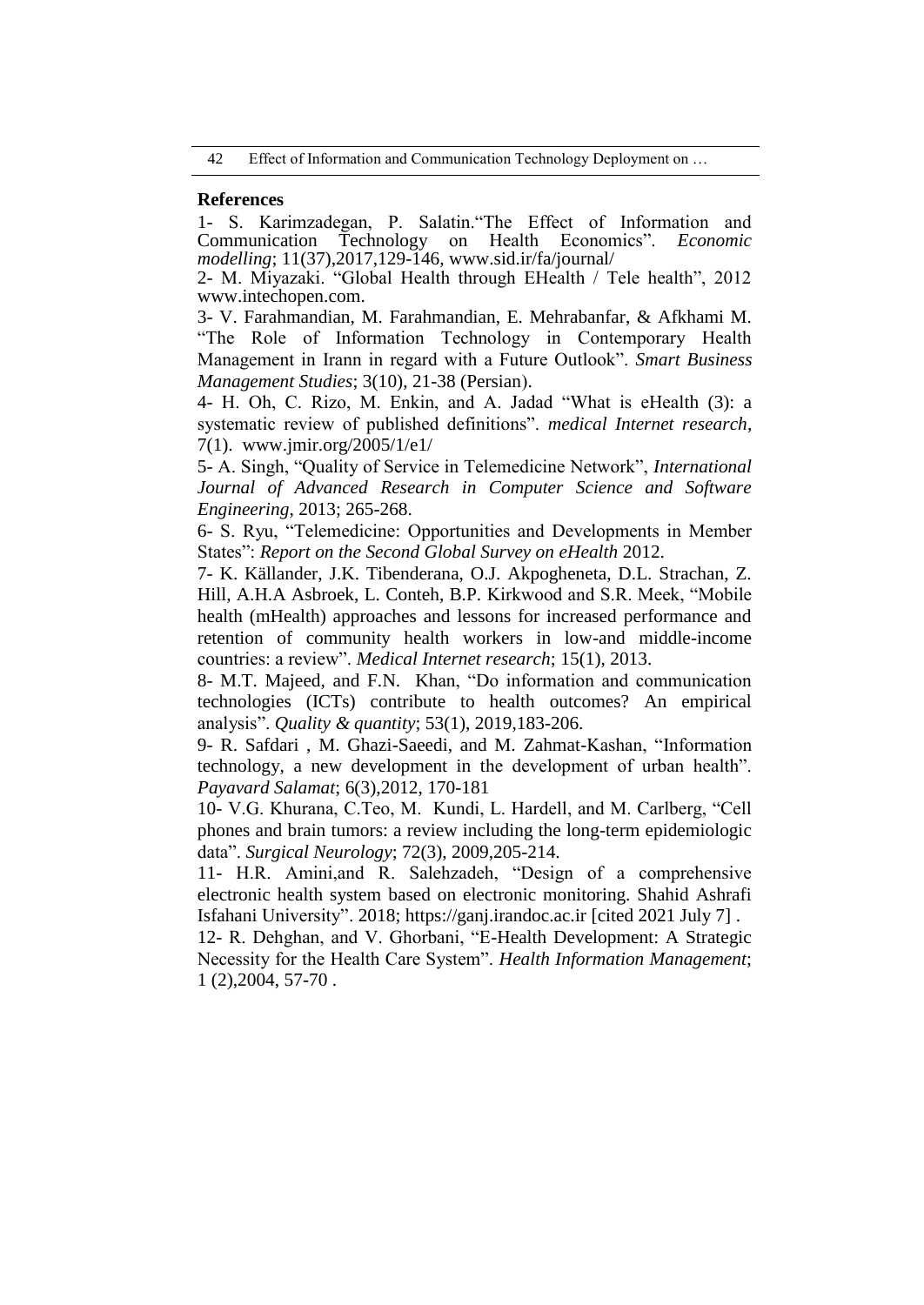13- S. Lombardo, and M. Cosentino, "Internet use for searching information on medicines and disease: a community pharmacy–based survey among adult pharmacy customers". *Medical Research*; 5(3),2016, 22.

14- S. Savojipour, A. Asari-Arani, L. Aqeli, and A. Hassanzadeh, "Study of factors affecting the health expenditures of urban households". *Economic Policy*; 10(19), 2018, 25-52.

15- S.W.Parker, and R. Wong, "Household income and health care expenditures in Mexico". *Health Policy*; 40(3), 1997, 237-255.

16- M. Grossman, "On the concept of health capital and the demand for health". *Political Economy*; 80(2), 1972, 223-255.

17- P. Frijters, P.J. Haisken-DeNew, and M.A. Shields, "The causal effect of income on health: Evidence from German reunification". *Health Economics*; 24(5), 2005, 997-1017.

18- R.S. Kahn , P.H. Wise, P.B. Kennedy, and I. Kawachi, "State income inequality, household income, and maternal mental and physical health: cross sectional national survey"; Bmj 321(7272), 2000, 1311-1315.

19- A. Sanwald, and E. Theurl, "Out-of-pocket payments in the Austrian healthcare system–a distributional analysis". *Equity in Health*; 14(1), 2015, 94.

20- M. Martiskainen, and J. Coburn, "The role of information and communication technologies (ICTs) in household energy consumption prospects for the UK". *Energy Efficiency*; 4(2), 2011, 209-221.

21- S. Bhabesh, and S.R. Himanshu, "Determinants of household health expenditure: Case of Urban Orissa". *Utkal Economic Papers*; 1(2007), 17-23.

22- X. Zhang, G. Zong, and D. Xiao, "Effects of Government Healthcare Expenditure on Economic Growth Based on Spatial Durbin Model: Evidence from China"; 49(2), 2020, 283-293. www.ncbi.nlm.nih.gov/pmc/articles/PMC7231708.

23- S. Qingyuan, B. Chang, Y. Guoyu, and W. Wang, "The Impact of Health Investment on Economic Growth: Evidence from China"; 49(4), 2020, 684-692. [www.ncbi.nlm.nih.gov/pmc/](http://www.ncbi.nlm.nih.gov/pmc/) articles/PMC7231708.

24- S. Brown, A.R. Hole, and D. Kilic, "Out-of-pocket health care expenditure in Turkey: Analysis of the 2003–2008 Household Budget Surveys". *Economic Modelling*, 41,2014, 211-218.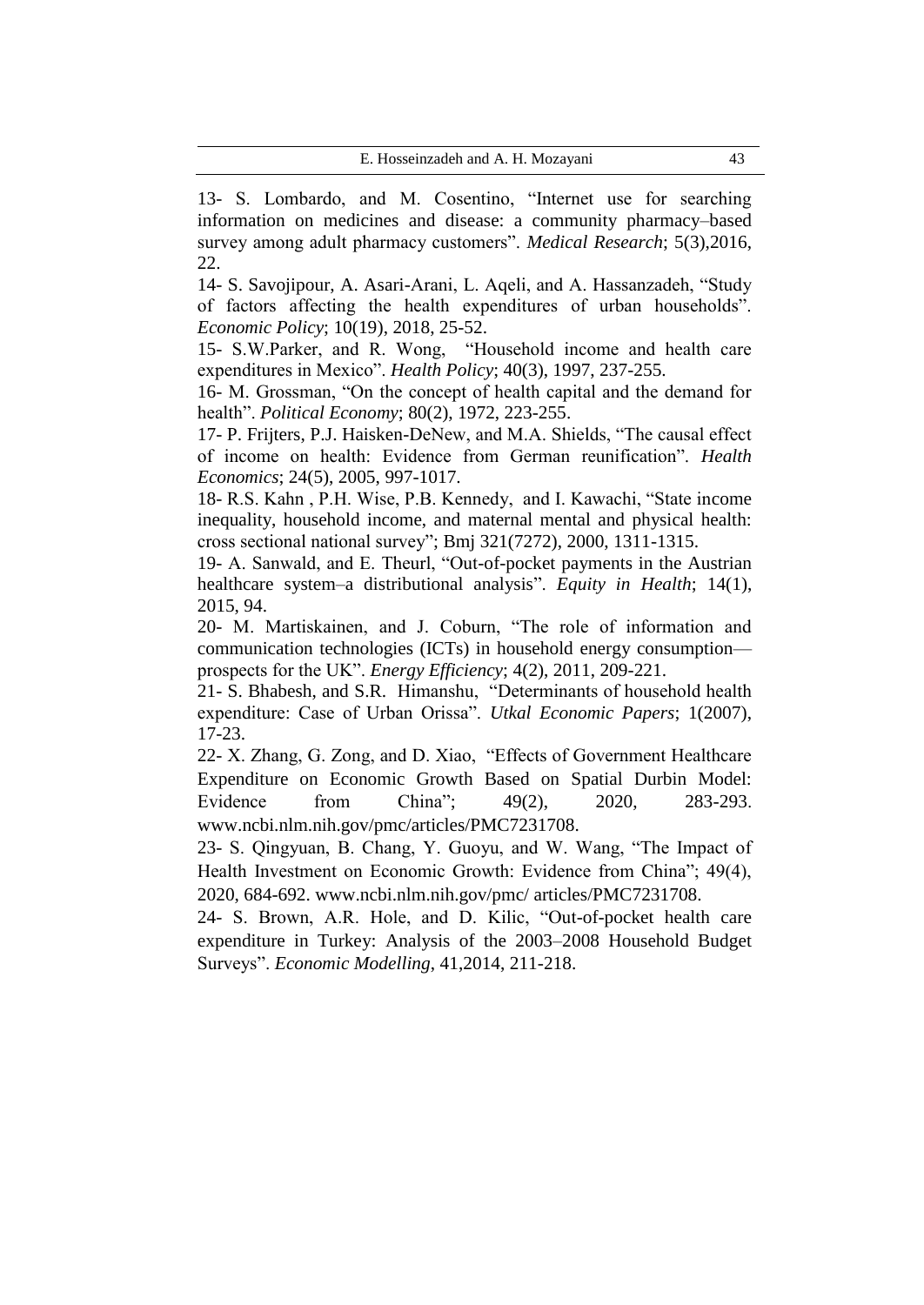44 Effect of Information and Communication Technology Deployment on …

25- A.M. Malik, and S.I. Syed, "Socio-economic determinants of household out-of-pocket payments on healthcare in Pakistan". *Equity in Health*; 11(1), 2012, 51.

26- P. Zweifel, S. Felder, and M. Meiers, "Ageing of population and health care expenditure: a red herring?"*Health economics*; 8(6), 1999, 485-496. https://onlinelibrary.wiley.com/ .

27- S. Felder, M. Meier, and H. Schmitt, "Health care expenditure in the last months of life". *Health Economics*; 19(5), 2000, 679-695.

28- W.C. Lee, L. Jiang, C.D. Phillips, and R.L. Ohsfeldt, "Rural-urban differences in health care expenditures: empirical data from US households". *Advances in Public Health*. Volume 2014, Article ID 435780. 1-8.

29- A.A. Okunade, C. Suraratdecha, and D.A. Benson, "Determinants of Thailand household healthcare expenditure: the relevance of permanent resources and other correlates". *Health Economics*; 19(3), 2010, 365-376.

30- O.E. Onwujekwe, B.S.C. Uzochukwu, E.N. Obikeze, L. Okoronkwo, O.G. Ochonma, C.A. Onoka, G. Madubuko, and c.Okoli, "Investigating determinants of out-of-pocket spending and strategies for coping with payments for healthcare in southeast Nigeria". *BMC Health Services Research*; 10(1), 2010, 67.

31- A.M. Ahmadi, a. Nikravan, A. Naseri, and A. Asari-Arani, "Effective determinants in household out of pocket payments in health system of Iran", using two part regression model. *Health Administration*; 17(56), 2014, 18-39.

32- M. Shahraki, and S. Ghaderi, "The Effect of Socioeconomic Factors on Household Health Expenditures: Heckman Two-Step Method." *Payavard Salamat*; 13(2), 2019, 160-171.

33- S, Rezaei, A, Dindar, and A. Rezapour, "Health care expenditures and their determinants: Iran provinces (2006-2011)". *Health Administration*; 19(63), 2016, 81-90.

34- M. Yousefi, A. Asari-Arani, B. Sahabi, and A. Kazemnejad, "Develop e-Health and Reduce Household Health Expenditures". *Health Information Management*; 10 (6), 2013, 876-886 .

35- M. Rezai-Rad, R. Vaezi, and F. Nattagh, "E-health readiness assessment framework in Iran"; 41(10), 2012, 43-51 www.ncbi.nlm.nih.gov/pmc/articles/PMC3494230/.